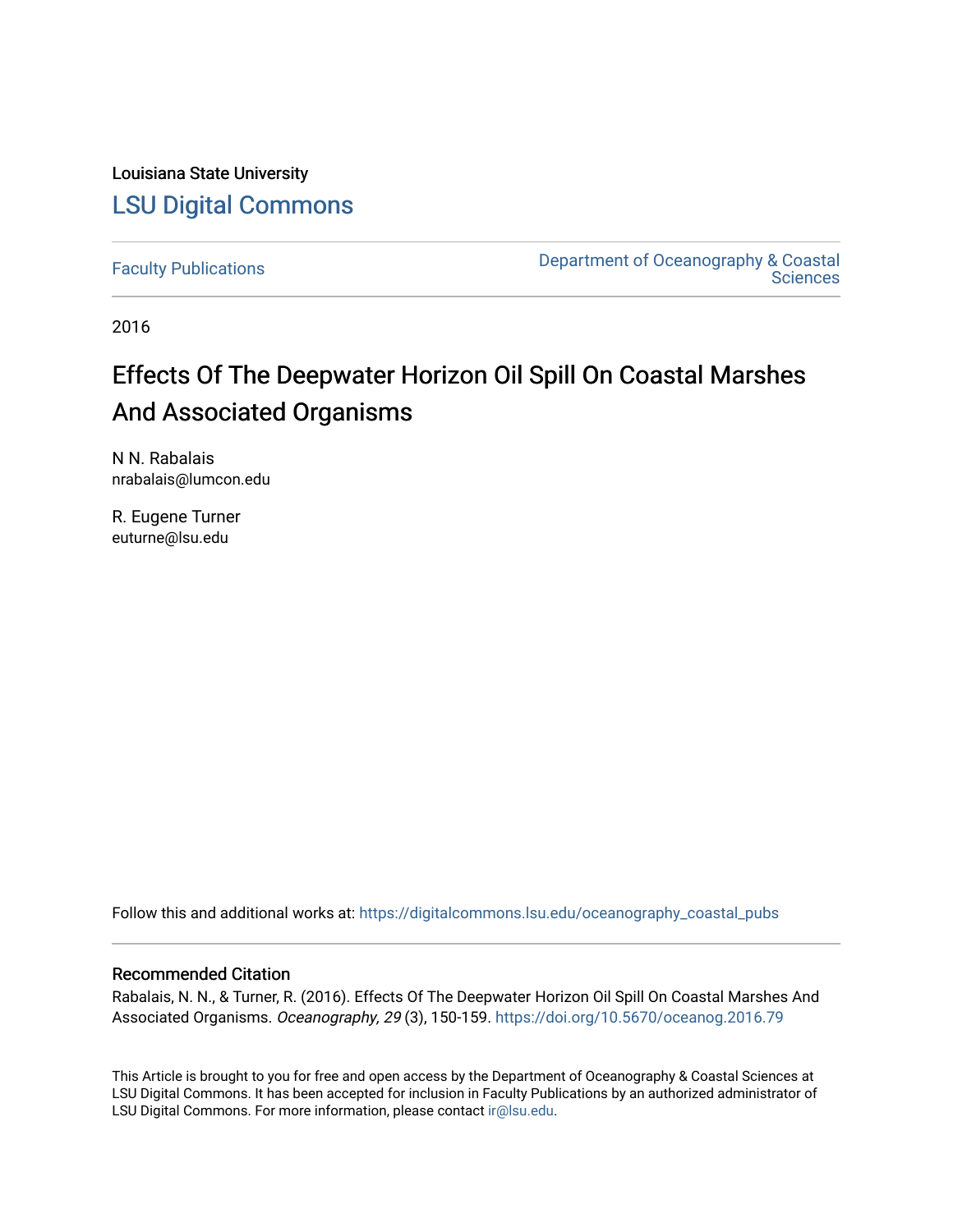Oceanography SOCIETY

## **CITATION**

Rabalais, N.N., and R.E. Turner. 2016. Effects of the Deepwater Horizon oil spill on coastal marshes and associated organisms. *Oceanography* 29(3):150–159, [http://dx.doi.org/10.5670/oceanog.2016.79.](http://dx.doi.org/10.5670/oceanog.2016.79)

## DOI

<http://dx.doi.org/10.5670/oceanog.2016.79>

### COPYRIGHT

This article has been published in *Oceanography*, Volume 29, Number 3, a quarterly journal of The Oceanography Society. Copyright 2016 by The Oceanography Society. All rights reserved.

#### USAGE

Permission is granted to copy this article for use in teaching and research. Republication, systematic reproduction, or collective redistribution of any portion of this article by photocopy machine, reposting, or other means is permitted only with the approval of The Oceanography Society. Send all correspondence to: [info@tos.org](mailto:info@tos.org) or The Oceanography Society, PO Box 1931, Rockville, MD 20849-1931, USA.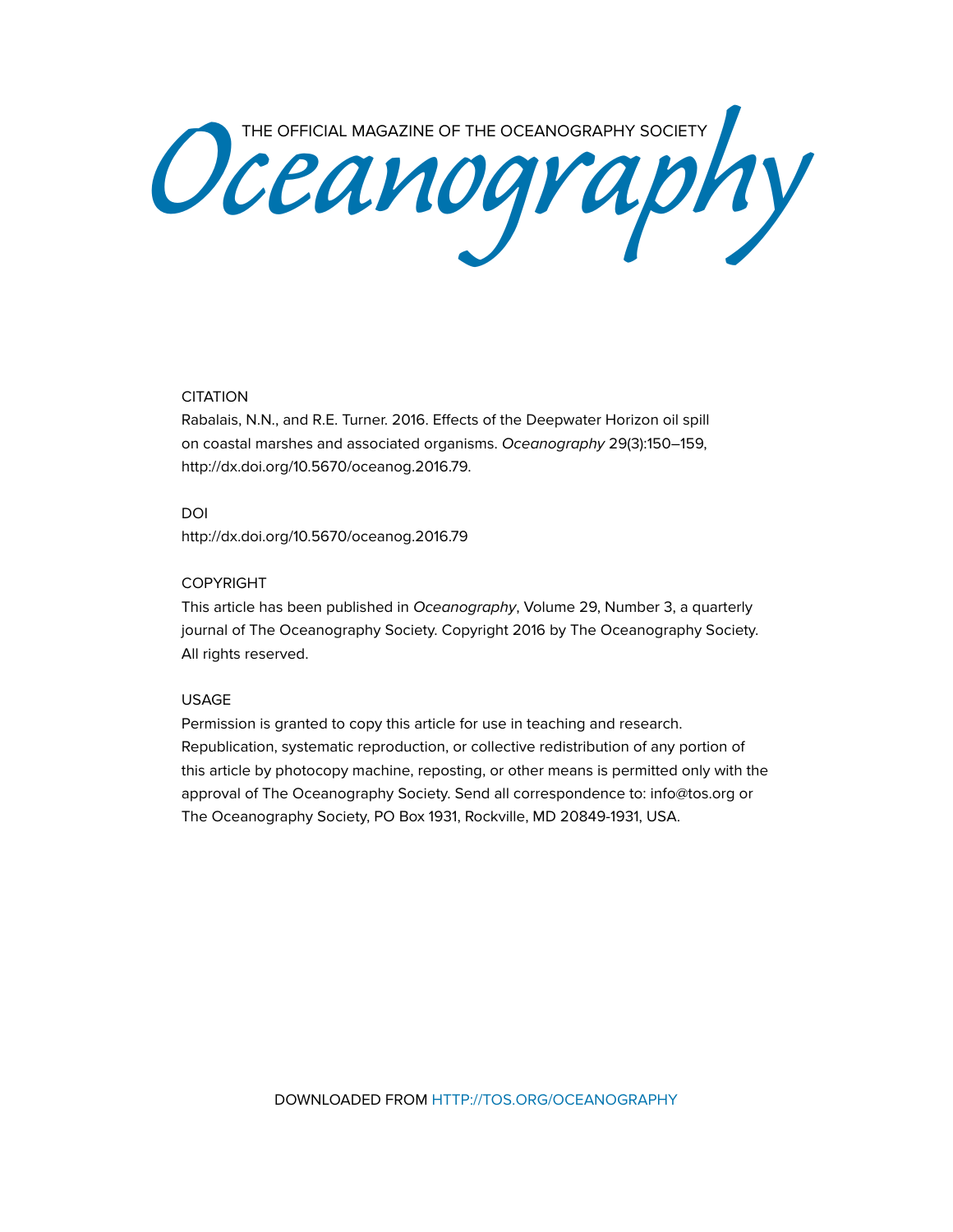# **Effects of the Deepwater Horizon Oil Spill on Coastal Marshes and Associated Organisms**

**By Nancy N. Rabalais and R. Eugene Turner**

*Photo credit: R.E. Turner*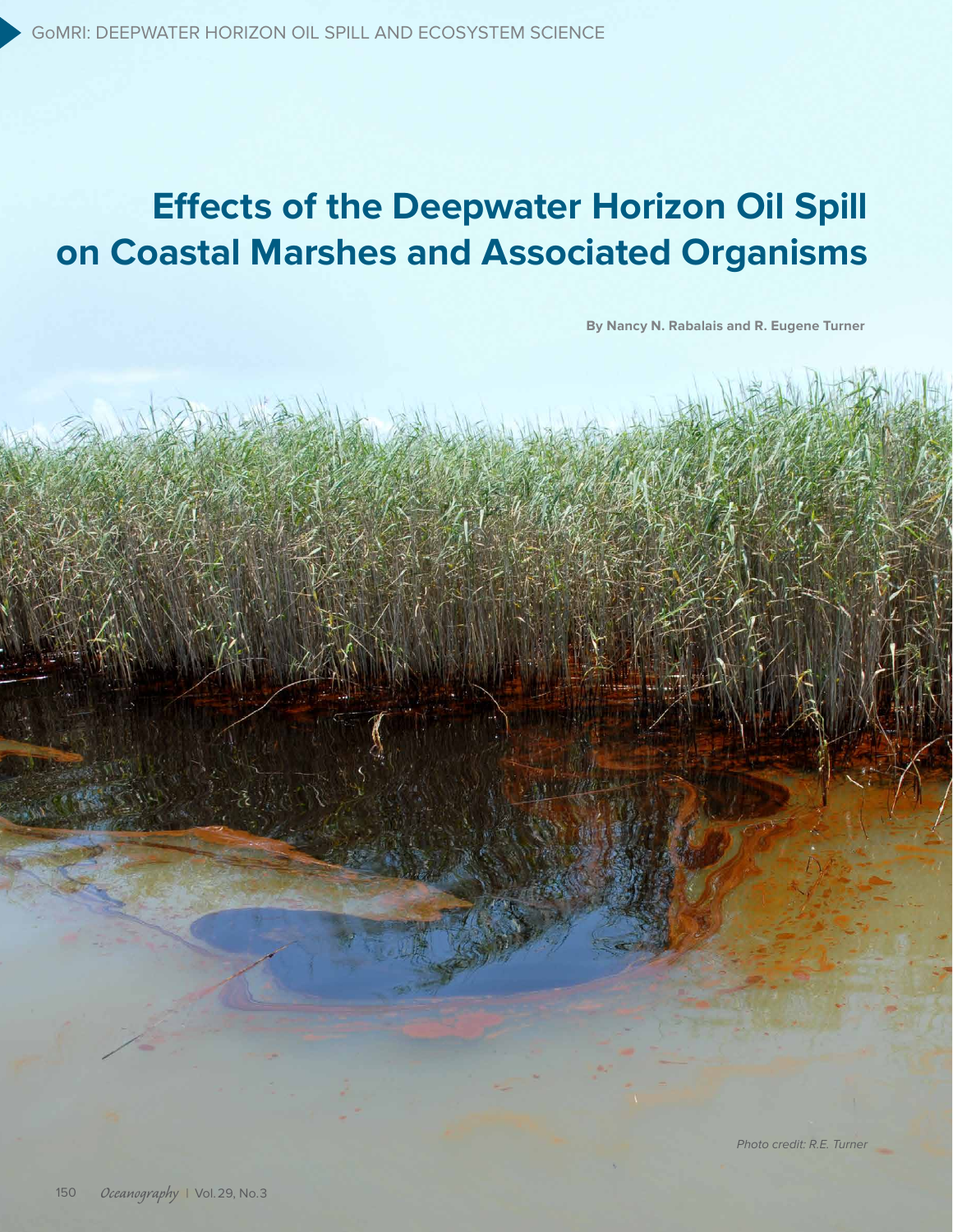**ABSTRACT.** Oil gushed from the Macondo Mississippi Canyon 252 well into the Gulf of Mexico for 87 days after the Deepwater Horizon drilling rig exploded and sank. A concern, after widespread dispersant use offshore on surface waters and at the wellhead, was that the oil/dispersant mixture would reach valuable, and vulnerable, coastal ecosystems. Standardized oil spill response methodology identified 1,773 km of the 7,058 km of surveyed shoreline as oiled, with 1,075 km oiled in Louisiana. This paper synthesizes key results of published research on the oiling effects on coastal habitats and their inhabitants from microbes to vertebrates. There were immediate negative impacts in the moderately to heavily oiled marshes, and on the resident fish and invertebrates. Recovery occurred in many areas within the two years following the oiling and continues, but permanent damage from heavily oiled marshes resulted in eroded shorelines. Organisms, including microbial communities, invertebrates, and vertebrates, were diminished by acute and chronic hydrocarbon exposure. However, the inherent variability in populations and levels of exposure, compounded with multiple stressors, often masked what were expected, predictable impacts. The effects are expected to continue to some degree with legacy hydrocarbons, or the marsh ecosystem will reach a new baseline condition in heavily damaged areas.

#### **INTRODUCTION**

The sequence of events for the Deepwater Horizon oil spill began April 20–22, 2010, when the drilling rig exploded and collapsed to the seafloor 1,500 m below. Oil from the ruptured wellhead spewed a collective 5 million barrels (210 million gallons) of Macondo Mississippi Canyon block 252 oil over the 87 days before the wellhead was capped on July 15, 2010 (McNutt et al., 2011). Concerns about the oil reaching valuable and vulnerable shorelines in the northern Gulf of Mexico (GoM) prompted the federal Unified Command to approve the use of dispersants, both on the water surface and at the wellhead, in order to limit the amount of oil reaching the shore. Brownish oil/dispersant emulsions (often called mousse), oil droplets, tar balls, and surface sheens began reaching shorelines in May 2010 and peaked in June 2010. The oiling of beaches, salt marshes, mangrove stands, seagrass meadows, and estuarine waters continued well after July 15, 2010, following the capping of the Macondo well. The wellhead was officially declared shut in on September 19, 2010.

The level of shoreline oiling was determined from the standard Shoreline Cleanup Assessment Technique (SCAT; ERMA, 2015). The SCAT analysis identified 1,773 km of 7,058 km of oiled shoreline surveyed in the first year (heavy to trace; Michel et al., 2013). The majority of all oiled shorelines and most marsh oiling were in Louisiana (>60% and 95%, respectively; Michel et al., 2013). Nixon et al. (2016) updated the 2015 SCAT analysis and added 2,113 km (out of 9,545 km surveyed) to the oiled shoreline inventory, representing a 19% increase in oiled shoreline. The Deepwater Horizon oil spill represents the largest oil spill in history as measured by shoreline length.

Many of the oiled areas exhibited some form of hydrocarbon contamination for many years. There were tar balls on sandy beaches already, and the interior waters and sediments had a baseline concentration of petroleum hydrocarbons from leaks, pipeline breaks, and dieselsupported marine transportation after years of coastal oil and gas production that began in the early 1940s, and, until 1997, also included oil and gas production wastes (National Research Council, 2002; Veil et al., 2004; Theriot, 2012). Assessing the effects of the Deepwater Horizon oil spill on coastal habitats is difficult because of these legacy effects and other confounding factors, including, for example:

- 1. Inadequate background data
- 2. Uneven initial oiling, horizontal and vertical redistribution of oil, and oil degradation
- 3. A sparsely known background of "oil exposure" within coastal landscapes
- 4. Complicated and interactive marsh processes and food webs
- 5. Additional stressors, for example, salinity gradients, marsh elevation, drought, flooding, eroding landscapes, and storms
- 6. The mismatch of negative impacts at genomic and physiological levels on individuals compared to an absence of measurable impacts among populations and communities in field studies
- 7. Unprepared but necessary level of large-scale science infrastructure to respond to the event

Further, the "levels" of impact vary by, for example, location, time, and toxicity, and longer-term effects may not yet be fully recognized or manifested.

Some background data were available from "Early Response" grants funded by BP and from the National Science Foundation Rapid Response Research (RAPID) program. These programs, and others, provided for data collection before the oil's landfall and immediately afterward. More fully funded studies that began after the oil spill, such as the Gulf of Mexico Research Initiative and the required Natural Resource Damage Assessment, provided opportunities to follow effects for longer periods, now six years in some cases. The results presented here are from the published literature and are mostly related to salt marshes.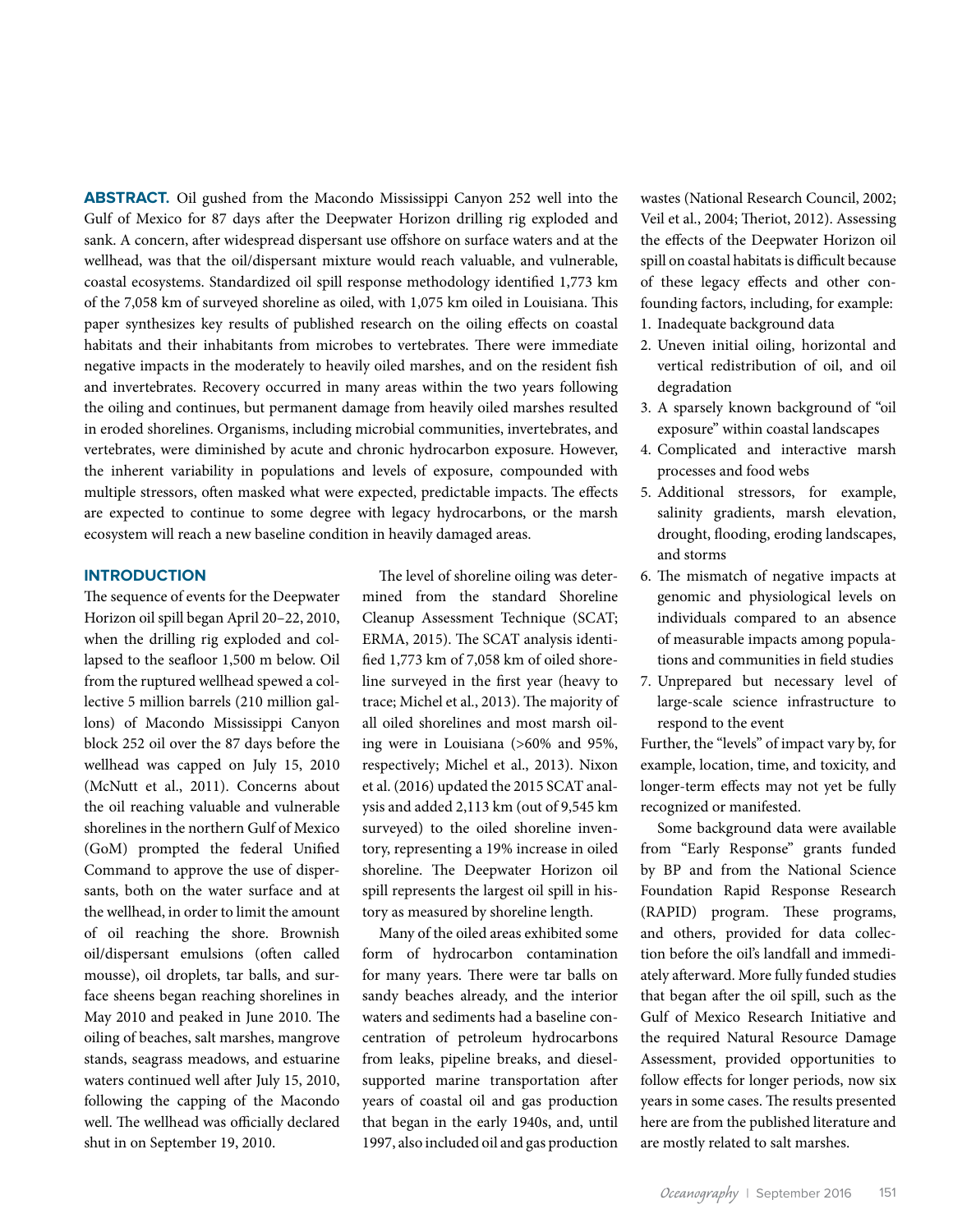## **OIL DISTRIBUTION AND DEGRADATION**

Shorelines with "heavy" to "moderate" oiling were located mostly in southeastern Louisiana (Figures 1 and 2). The marsh oiling was initially heterogeneous in space, time, and amount, as well as later in re-oiling and degradation (Overton, 2016, in this issue). This provided many opportunities to establish pre- and postspill sites, and "reference" sites for observations, measurements, determination of

change (if any), and mitigation success. The Macondo oil was visually evident at the marsh edge and for at least 100 m inland (Ramsey et al., 2014; Turner et al., 2014b; Figure 3). The average concentration of total alkanes and polycyclic aromatic hydrocarbons (PAHs) in southeastern Louisiana marshes in June 2013 was 20 times and 374 times the pre-oiled conditions, respectively (Turner et al., 2014a; Figure 4). Although the concentrations of total alkanes in June 2013

were on a trajectory to be near baseline levels by 2015, this did not occur, and the concentration of PAHs may take many decades to reach original baseline levels—or establish new baseline levels. The concentrations of alkanes and aromatics were not at pre-spill levels in 2015. Multiple resuspension events and high water from tropical storms and hurricanes through November 2013 redistributed oil-contaminated sediments (Figure 3; see also Overton et al., 2016,



**FIGURE 1 (above).** This Shoreline Cleanup Assessment Technique (SCAT) map documents the level of oiling along the Louisiana-Mississippi shoreline from May 2010 to May 2012. The red and dark orange dots represent heavy and moderate oiling, respectively, especially in southeastern Louisiana. The location of the Macondo wellhead is in the lower right corner. Data are available at: [http://gomex.erma.noaa.gov](http://gomex.erma.noaa.gov/).

**FIGURE 2 (right).** Heavily oiled shoreline in Bastian Bay (eastern Barataria estuary), September 6, 2010. *Photo credit: R.E. Turner*

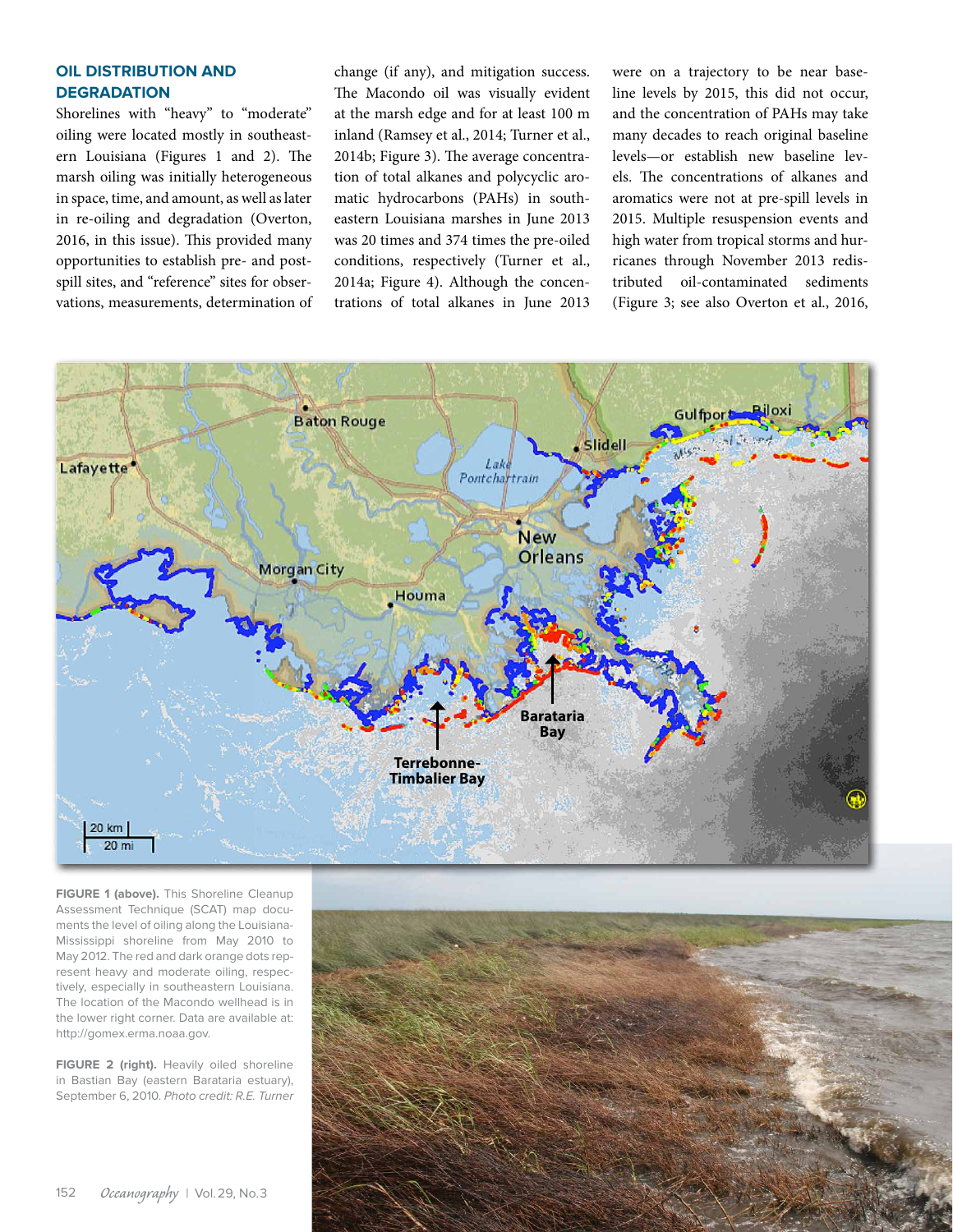in this issue, who discuss remnants of the remaining lessdegraded oil in 2015, which was probably sequestered inside fiddler crab burrows).

### **SALT MARSHES**

Public perception is that oil spills are detrimental to marshes and their ecosystem services, such as nursery habitat, materials recycling, and diminution of storm surge. What may appear to be "normal" marshes may be obscured by unapparent impacts that define marsh health. It is also difficult to "see" an impact on an oiled marsh if the marsh has eroded away.

#### **Marsh Health**

Early assessments (Lin and Mendelssohn, 2012; Silliman et al., 2012; Zengel et al., 2015) clearly documented the dieback of all marsh vegetation in heavily oiled areas in July 2010. The typical response was the absence of living vegetation and the presence of dead stems layering the exposed, oiled sediments. Various reassessments were made after six to 24 months for vegetation health and shoreline erosion (see below).

Vegetation cover after seven and 16 months (Silliman et al., 2012; Lin and Mendelssohn, 2012, respectively) remained much lower than in the control sites, but sparse vegetation recovery after two years, as identified by Zengel et al. (2015) differed considerably from the results of Silliman et al. (2012), who reported "recovered" vegetation in three control versus three heavily oiled plots 17 and 20 months after oiling. The Zengel et al. (2015) study benefited from greater replication, a longer-time series, and the placement of all treated (including no treatment) plots within the same 11 km of shoreline and reference plots within 3 km of treatments, thus minimizing multiple aspects of environmental variability.

*Juncus roemerianus* (black needlerush) and *Spartina alterniflora* (smooth cordgrass) are two dominant plant taxa in many southeastern Louisiana marshes. Lin and Mendelssohn (2012) followed several indicators of marsh plant "health" in these two species seven months after Macondo oil landfall in "heavily" or "moderately" oiled areas in the same Barataria Bay estuary as Silliman et al. (2012) and Zengel et al. (2015). The total PAH averaged 510 mg g dry soil<sup>-1</sup> in the upper 2 cm of heavily oiled marsh, was <100 mg g dry soil<sup>-1</sup> in moderately oiled marsh, and was "minimal" in reference marsh sediments (<10 mg g dry soil<sup>-1</sup>). The average live aboveground biomass of both species combined was significantly lower, almost none, in the heavily oiled marsh compared to the reference marsh, but there was no significant difference between the combined weight of the two species in the moderately oiled marsh and the reference marsh. The live *S. alterniflora* aboveground biomass and stem density was about 10 times greater than for *J. roemerianus* in the moderately oiled marsh. If the aboveground live biomass were a predictor of recovery, then one might predict a faster recovery of *S. alterniflora*



**FIGURE 3.** The concentration ( $\mu \pm SE$ ) of target alkanes (mg kg–1) and polycyclic aromatic hydrocarbons (aromatics) along (a) eight 90 m transects in Barataria Bay in June 2011, and (b) five 100 m transects in September 2011. Distance is from the marsh edge existing at time of sampling. *From Turner et al. (2014b)*



**FIGURE 4.** Trajectory of change in hydrocarbon components generated and updated with data from Turner et al. (2014a).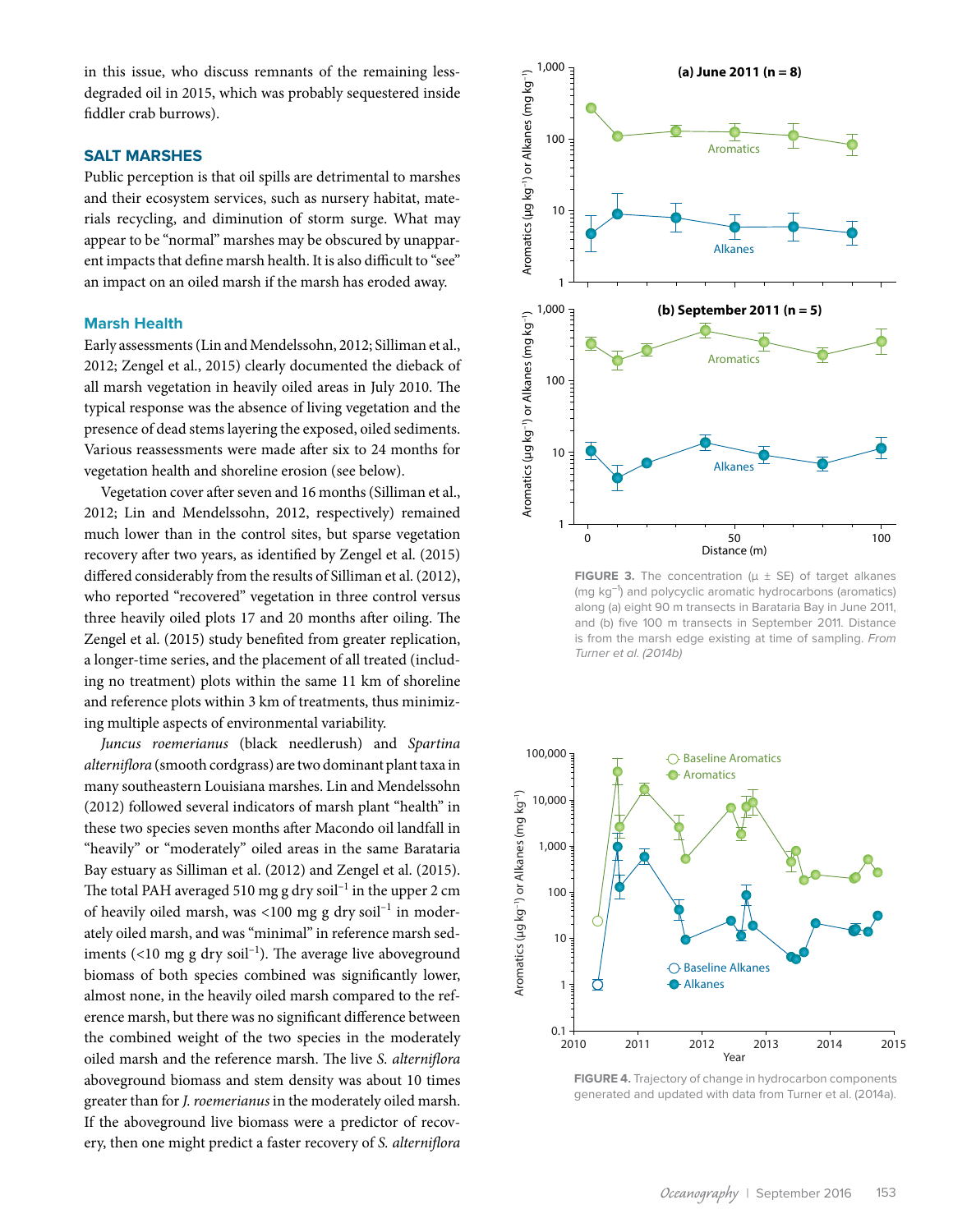than of *J. roemerianus*. A parallel greenhouse mesocosm experiment following similar attributes but with differential oiling indicated that *J. roemerianus* did not fare as well as *S. alterniflora* as was the case in the oiled in situ marshes (Lin and Mendelsshon, 2012). These authors and others (Lin et al., 2016) followed marsh recovery up to 42 months after the spill, and near-complete plant mortality remained the case for heavily oiled marshes, and live aboveground biomass was only 50% of that in the reference marshes by then. Shoreline marshes with mixed *Spartina-Juncus* communities shifted to a predominant *Spartina* marsh after two to three years, further supporting results from seven months (Lin and Mendelsshon, 2012). Although belowground indicators of marsh health were not a focus of the Lin and Mendelsshon (2012) study, Lin et al. (2016) recorded loss of belowground vegetation and reduced soil shear strength similar to that seen by McClenachan et al. (2013).

The responses of marsh vegetation to experimental cleanup treatments were followed by Zengel et al. (2015) to better inform future oil spill mitigation efforts. The treatments were "none," manual removal by crews scraping vegetation with hand tools, mechanical removal of oiled plants, mechanical raking, cutting and scraping of plants and soil, and nearby unoiled reference areas. An additional experiment involved planting *Spartina alterniflora* stems in mechanically cleaned areas. The average total PAH concentrations  $(\sim 130 \text{ mg kg}^{-1})$ were two orders of magnitude higher in the oiled than in the reference marsh. Manual treatment resulted in greater vegetation cover than mechanical treatment and untreated marshes, at least through one year (Figure 5). All the heavily oiled plots showed some increases in vegetation cover with time, whether treated or untreated; however, reference marshes had a much higher percent vegetation cover than either treated or untreated marshes for more than two years after the initial oiling. The planting experiments demonstrated that vegetation recovery was quicker with planting than with no planting and that shoreline retreat was reduced where there was planting.

#### **Marsh Biogeochemical Processes**

Changes in vegetation cover, above- and belowground living biomass, and community diversity and productivity were visible outcomes from the oiling of salt marshes, but nutrient and carbon cycling were also predicted to be altered by the presence of oil on the marsh plants and in marsh sediments, either settled on the sediment surface or mixed in with processes of resuspension and subsequent accumulation.

The mediators of biogeochemical processes in marsh soils are the microbial communities, which often provide



more of an indication of shift in processes and cycling of materials than direct measures of nutrient cycling rates (Bernhard et al., 2016). Ammoniaoxidizing archaeal (AOA) and bacterial (AOB) communities varied across three research sites in Terrebonne Bay, central Barataria Bay, and eastern Barataria Bay, but not according to differences between "oiled" and "unoiled" transects within each area (Marton et al., 2015). Similar to nitrogen cycling processes, the phosphorus (P) sorption potential index differed across the three areas studied by Marton and Roberts (2014) and Bernhard et al. (2016) and within a site, but did not differ between the "oiled" and "unoiled" marshes. The results suggested that the mineral composition of marsh soils, influenced by elevation-inundation gradients, was critical in dictating P loading to estuaries and open waters, and overall marsh functioning. Further, within two years of the Deepwater Horizon oil spill, the oiled marshes were able to adsorb phosphorus at levels comparable to unoiled marshes.

The diversity of the microbial community was significantly lower with increasing total petroleum hydrocarbon (TPH) concentrations in the top 2 cm of sediments, dropping from a Shannon diversity index of 5 to 1.5 when TPH concentrations increased from 10,000 mg  $kg^{-1}$ to 100,000–500,000 mg  $kg^{-1}$  (Atlas et al., 2015). The microbial community diversity increased over time as the diversity of the microbial community approached that of unoiled reference sites in Bay Jimmy (upper and eastern Barataria Bay, Louisiana; Atlas et al., 2015). As oil concentrations decreased over time, microbial diversity increased and approached the diversity levels of the reference sites, at least in the top 2 cm of sediment cores.

#### **Marsh Erosion**

Shoreline retreat  $(=$  erosion) is a significant factor in "recovery" because emergent vegetation seldom reestablished after oiling (McClenachan et al., 2013; Turner et al., 2016). Several research groups identified the rates of erosion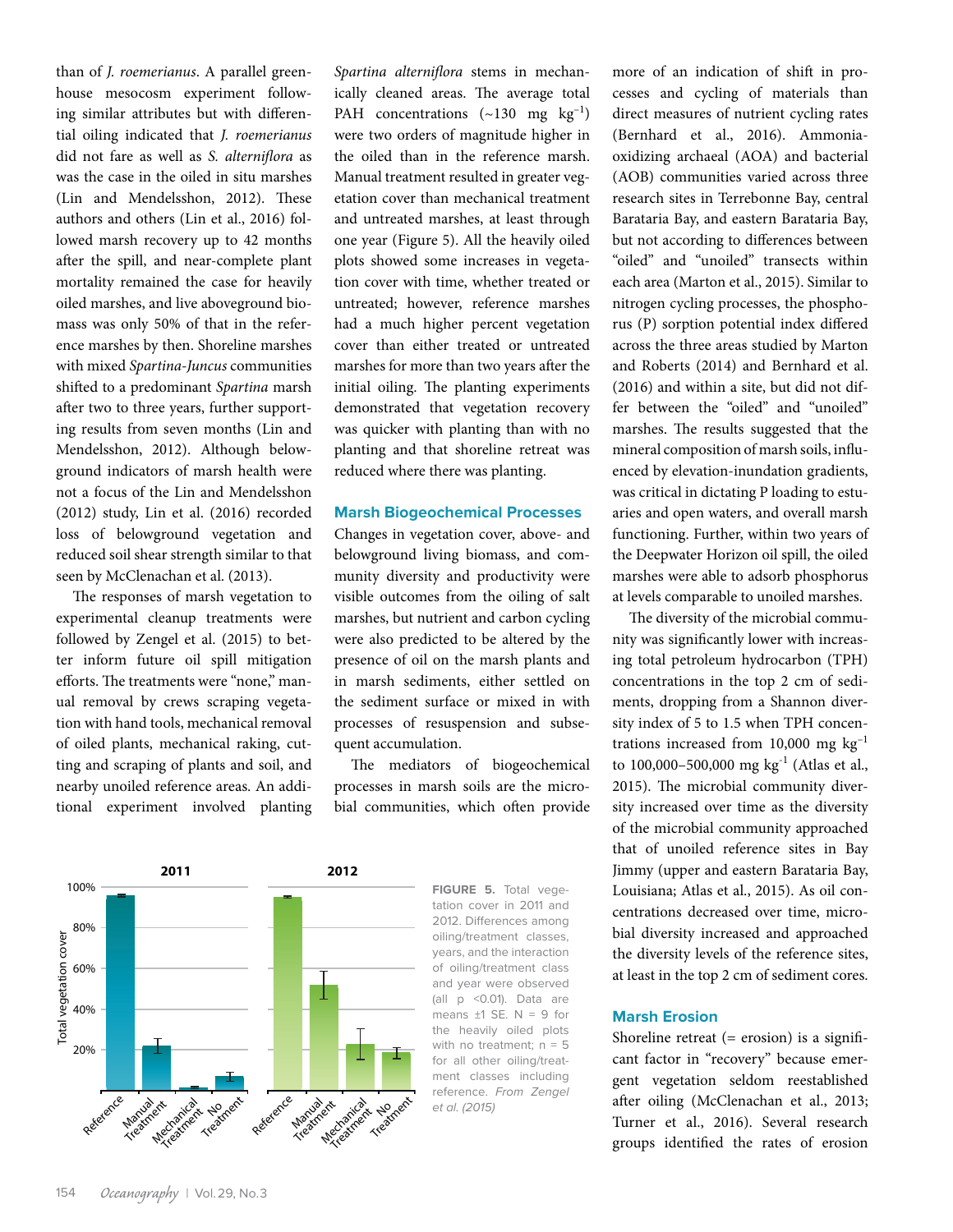(Silliman et al., 2012; McClenachan et al., 2013; Zengel et al., 2015), and others noticed shoreline erosion while conducting field studies (Turner et al., 2016). The marsh loss from oiling is additive to the negative effects of other human and natural processes contributing to coastal erosion (42.9  $\rm km^2 \ yr^{-1}$  from 1985 to 2010) (Couvillion et al., 2011).

McClenachan et al. (2013) identified 30 sites along a shoreline that ranged from "low" oil  $\left($  <200 g kg<sup>-1</sup> PAHs; most without the Macondo oil chemical signature) to "high" oil  $(>20,000 \mu g kg^{-1})$ , all with the Macondo oil chemical signature). The measurements began in November 2010 and included shoreline erosion, soil strength, percent vegetation cover, sediment PAH concentrations, and marsh overhang (distance from marsh edge where sediments beneath the root mat had eroded away). They may have missed some initial high erosion rates at heavily oiled sites because of the initial toxic effect that tripled erosion rates on islands (Turner et al., 2016) and shorelines (Hester et al., 2016). The marsh overhang for the high oil sites was significantly greater than for the low oil sites, with the exception of one sample (Figure 6). Further, soil shear strength was similar in the upper 50 cm of both high- and low-oil sites, but the shear strength was much lower below 60 cm in the high oil sites than in those with low oil (Figure 6). There were no significant differences in the percent *S. alterniflora* vegetation cover for four of five sampling periods. After then, the erosion increased at the low oil sites as the promontories created by erosion of adjacent oiled



**FIGURE 6 (above).** (a) Overhang of the marsh (cm) for each time period in high and low oil sites. (b) Soil strength in the top layer (0–50 cm) and bottom layer (60–100 cm) of high and low oil sites in November 2010. (Both) The error bars are ±1 SE. Asterisks indicate significant difference (p <0.05). *From McClenachan et al. (2013)*

**FIGURE 7 (right).** Fiddler crabs in Louisiana marsh, June 2012. *Photo Credit: CWC Consortium, LUMCON* sites left them exposed to wave action. McClenachan et al. (2013) make the case for longer-term studies, non-reliance on some standard marsh "health" indicators, and additional measurements that might identify important processes.

## **RESPONSE OF MARSH ORGANISMS**

Several marsh organisms play a key role in marsh community structure and are potential bio-indicators in intertidal marsh habitats—blue crabs, fiddler crabs, periwinkles, mussels, and oysters. Blue crabs, like marsh nekton, are highly mobile, and, thus, exposure might be difficult to predict. The exposure for attached organisms, for example, mussels and oysters, can be determined from intertidal waters and sediments. Suitable organisms to follow before, during, and after an oil spill are fiddler crabs living in burrows that may have been flooded with oil or that eat detritus from potentially oiled sediment surfaces (Figure 7), and periwinkles that graze on epiphytes attached to live or decaying *Spartina* leaves, or on detritus. All are important marsh organisms that structure habitat, influence biogeochemical cycles, and provide integral

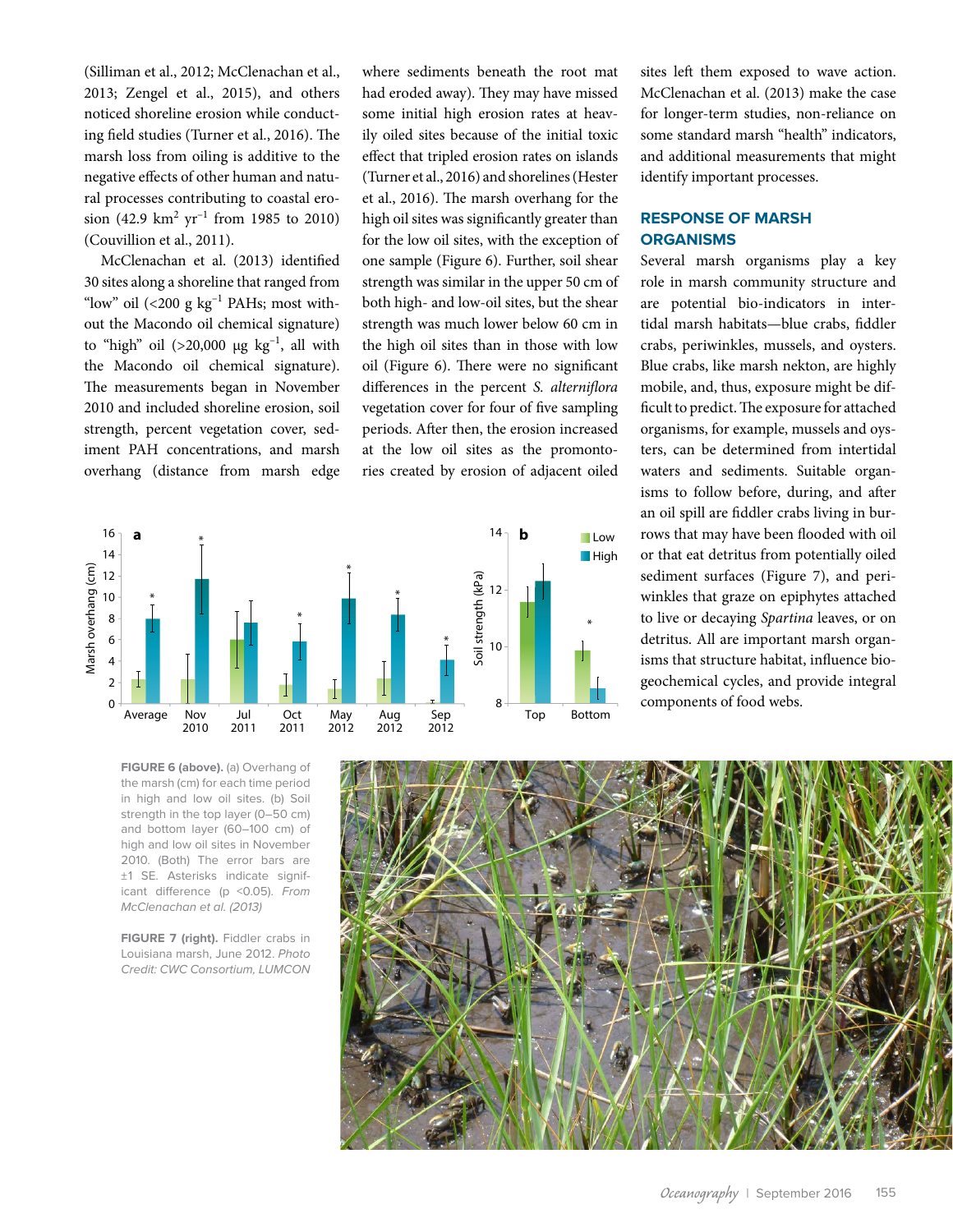#### **Marsh Invertebrates**

Zengel et al. (2016b) conducted a fiveyear study of fiddler crabs (*Uca* spp.) and the effects of different cleanup methods used for heavily oiled marshes. The treatments and reference marshes were the same as in Zengel et al. (2015). They found that crab burrow abundance and diameter (as an indicator of crab size) declined, and that shifts in the proportion of two fiddler crab species occurred following oiling. A return to the "reference" abundances (reduced by 39% following oil exposure) was not complete by 2014. The burrow diameter returned to prespill size by 2012. They focused on *Uca longisignalis* and *Uca spinicarpa*, which usually live in less-vegetated areas with clay soils. The abundance of *U. longisignalis* declined, with a parallel increase in the proportional composition of *U. spinicarpa*. Return to reference species composition will likely rely on the re-vegetation of *S. alterniflora* in damaged areas.

Zengel et al. (2016a) conducted a similar study on the marsh periwinkle (*Littoraria irrorata*). They targeted snails >6 mm length, because this size would be visible in more cryptic environments, for example, between the leaf sheath and the *Spartina* stem. A result confounding their analysis was the habitat "destruction" that resulted from raking and removing oiled plants that were the primary habitat of the periwinkles, planting of *Spartina* as one of the treatments, and the length of time required for *Spartina* habitat recovery. Still, the overall results indicate significant losses of periwinkles in oiled habitat that normally supports high snail abundances and also a continuing slow recovery in snail abundance and size distribution that was related to habitat recovery. Zengel et al. (2016a) predicted that snail population recovery will take several years and will depend on oil levels and recovered habitat conditions.

Many smaller organisms that live within the sediments of marshes are good indicators of pollution impacts because they are relatively immobile and display a range of tolerance for toxic compounds. Fleeger et al. (2015) followed the fate of microalgae and meiofauna on the same or similar plots examined for vegetation response as Lin and Mendelssohn (2012) and Zengel et al. (2015) for up to 48 months. Meiofauna feed on benthic microalgae and themselves serve as prey to larger organisms. The meiofauna were severely damaged along with *S. alterniflora* in heavily oiled areas where TPH concentrations ranged from 50 TPH  $g^{-1}$ to 500 mg TPH  $g^{-1}$  sediment compared to reference marsh levels of ~0.3 TPH  $g^{-1}$ sediment. Meiofauna recovery followed the time courses of *Spartina* recovery and TPH degradation, with substantial recovery of many organisms within 36 months of the spill, while polychaetes, ostracods, and kinorhynchs had still not recovered to background levels in reference marshes 48 months after the spill.

#### **Filter Feeders**

The eastern oyster (*Crassostrea virginica*) is an important harvestable food resource. It also provides ecosystem services in the form of oyster reef habitat for other organisms, water quality improvements through filtration, storm wave surge reduction, and effective take up of accumulated hydrocarbon compounds. La Peyre et al. (2014) studied a series of physiological responses of wild-collected or hatchery-spawned oysters to oil exposure at post-spill unoiled and oiled sites. While responses to stressors ranged from cellular to whole organism levels across and among the sites, none were related to exposure to petroleum hydrocarbons; rather, the stressors most affecting the oysters were salinity, temperature, and parasitism by the flagellated protozoan *Perkensis marinus*. In particular, oysters collected from Breton Sound were most likely affected by lowered salinities related to the release of water through the Caernarvon freshwater diversion at Mississippi River Mile 82 upstream and also 15 miles below New Orleans as a management response to the Macondo oil spill. This diversion of freshwater into the marshes east of the Mississippi

River drained into Breton Sound. Soniat et al. (2011) documented a similar lack of hydrocarbon indicator results along a similar salinity gradient six months after the oil spill.

Carmichael et al. (2012) compared the carbon and nitrogen stable isotopes of the growing edge of an oyster shell with local suspended particulate matter to study whether oysters incorporated oil into their diets. The oysters were obtained from hatchery stock and deployed in estuarine waters of Mississippi and Alabama (1) before any oil was observed to be moving onshore, (2) when visible oil was reported from the same waters, and (3) approximately three months after oil was reported in coastal waters. The stable carbon and nitrogen isotopes in the rapidly growing oyster shells did not indicate a carbon source with an oil signature (Carmichael et al., 2012); however, the level of exposure in concentration or time was not known. Other filter-feeding organisms, such as mussels and barnacles, in oiled intertidal habitats were also examined for indications of uptake of the stable carbon isotopes reflecting oil origins and of  ${}^{14}C$  for oil age (Fry and Anderson, 2014). Oil incorporation into the diet was <1% and near detection limits. These results paralleled those of Carmichael et al. (2012) and La Peyre et al. (2014).

#### **Marsh Insects**

Husseneder et al. (2016) followed populations of the horse fly (a top predator insect in marsh food webs) biweekly in oiled and unaffected locations from immediately after the oil spill in June 2010 until October 2011. The abundance of horse flies crashed in oiled areas. The genetic studies of oiled and unoiled populations indicated that six of seven oiled populations had few breeding parents, reduced effective population size, a lower number of family clusters, and fewer migrants among populations. The beauty of Husseneder et al.'s experimental design is that it ranged from genetics to population levels on a keystone insect species with consistent oiled and unoiled results.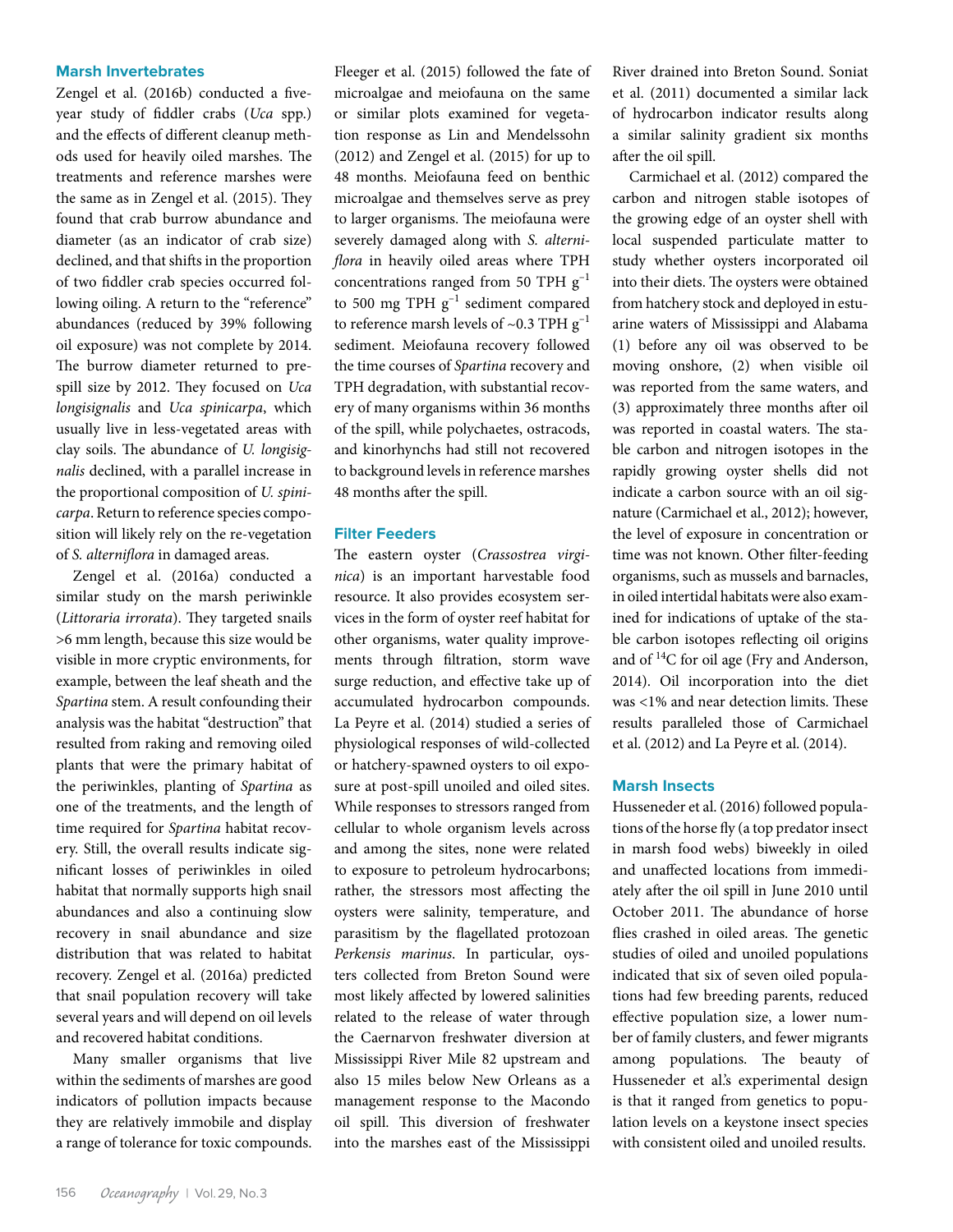McCall and Pennings (2012) studied marsh arthropods during the same period as Husseneder et al.'s (2016) fieldwork. The terrestrial arthropod community in oiled and unoiled *Spartina* marsh transects was suppressed by 50% at oiled sites in 2010, but had largely recovered in 2011. Subguilds of predators, sucking herbivores, stem-boring herbivores, parasitoids, and detritivores all tended to be suppressed at oiled sites by 25% to 50% in 2010 and recovered by 2011. While the authors were cautious in extrapolating a one-year recovery of insect abundances to the health of the marsh ecosystem, they noted few differences in the vegetation in the two comparative marshes. However, measures of "dead" versus "live" marsh was quantified as a presence/absence, and the beginning of the transect was always one to two feet (0.3–0.6 m) behind the edge of healthy *Spartina*, and thus behind areas of oil-damaged vegetation.

### **Feathers and Fur**

Early in the research programs, Bergeon Burns et al. (2014) reported on preliminary work with marsh vertebrates, especially the seaside sparrow (*Ammodramus maritimus*) and the marsh rice rat (*Oryzomys palustris*). The seaside sparrow is by far the numerically dominant bird species. Marsh rice rats are not restricted to salt marshes, but are exceptional among mammals in their abundance in coastal Gulf of Mexico salt marshes. The exposure to oil could be direct for seaside sparrows, for example, perching on oiled *S. alterniflora* stems or on stems directly above heavily oiled sediments, feeding on oil-covered sediments, and eating insect prey exposed to the oil. The marsh rat spends much time in contact with oiled sediment surfaces. The exposure level or mechanisms remain unknown, but replicating studies in oiled and unoiled were, again, based on the results of the SCAT analyses.

The level of PAHs in tissues or body fluids do not often reflect oil exposure, but the various isoforms of the gene cytochrome P450, family 1, subfamily A (CYP1A) or CYP-related enzymes (e.g., ethoxyresorufin-O-deethylase) that are unregulated in the presence of PAHs are often used as indirect biomarkers of crude oil, PAH exposure (e.g., Head and Kennedy 2007), and adverse health effects. Preliminary seaside sparrow nesting data from 2012 and 2013 (two and three years post marsh oiling) indicate that nests on unoiled sites were significantly more primarily those known as killifish, mosquito fish, and mummichogs. Early investigations within the first four months of marsh oiling by Whitehead et al. (2012) identified linkages between oil exposure and the genomic expression and gill immunohistochemistry, despite low concentrations of Macondo hydrocarbons in water and tissues. They suggested that heavily weathered crude oil from the spill

<sup>S</sup><br>
shes<br>
acts t<br>
difficu What may appear to be "normal" marshes may be obscured by unapparent impacts that define marsh health. It is also difficult to "see" an impact on an oiled marsh if the marsh has eroded away.<br>
those on oiled sites imparted significant biological impacts<br>
1., 2014). These pre- to the fish, some of which remained for

likely to fledge than those on oiled sites (Bergeon Burns et al., 2014). These preliminary and potential effects may not represent longer-term population effects in salt marsh ecosystems.

Common loons (*Gavia immer*) overwinter in coastal areas of the Gulf of Mexico. The birds are piscivorous and exposed to potential contaminants in the water or in their fish prey. Paruk et al. (2016) studied PAH levels and physiological measures in loons for five winters following the oil spill. They predicted that PAH levels in loon blood would peak following the spill and then decline, but this was not the case. The frequency of loons with PAHs and the concentration and types of PAHs varied by year, and not by an expected decline in exposure. There was, however, a strong reduction in body mass with increasing PAH concentrations in their blood—a sublethal indicator of overwintering health or future reproductive success.

#### **Marsh and Seagrass Nekton**

The research community was expecting to be able to follow the effects of Macondo oil on resident marsh nekton, imparted significant biological impacts to the fish, some of which remained for over two months following initial exposures. These expressions indicate significant genetic impacts on Louisiana salt marsh nekton that were exposed to heavy to light Macondo oiling, but expressions of the genetic abnormalities were not apparent in field studies of marsh and seagrass nekton populations. Several groups of investigators, assuming transferal of genetic, physiological, and reproductive penalties, examined in situ marsh and seagrass nekton populations for the effects of exposure to Macondo oil (Fodrie and Heck, 2011; Fodrie et al., 2014; Able et al., 2015). The mostly consistent results showed little evidence of any influence from potential Macondo oil exposure.

Able et al. (2015) and Fodrie et al. (2014) examined resident marsh killifish in oiled and unoiled Louisiana marshes in 2012 and 2013. The dominant fish were *Fundulus grandis* and *F. xenicus*, with several other *Fundulus* spp., *Cyprinodon variegatus,* and *Poecilia latipinna*. Fish were segregated into microhabitats (e.g., marsh edge, pond, creek), but there were no total nekton- or species-specific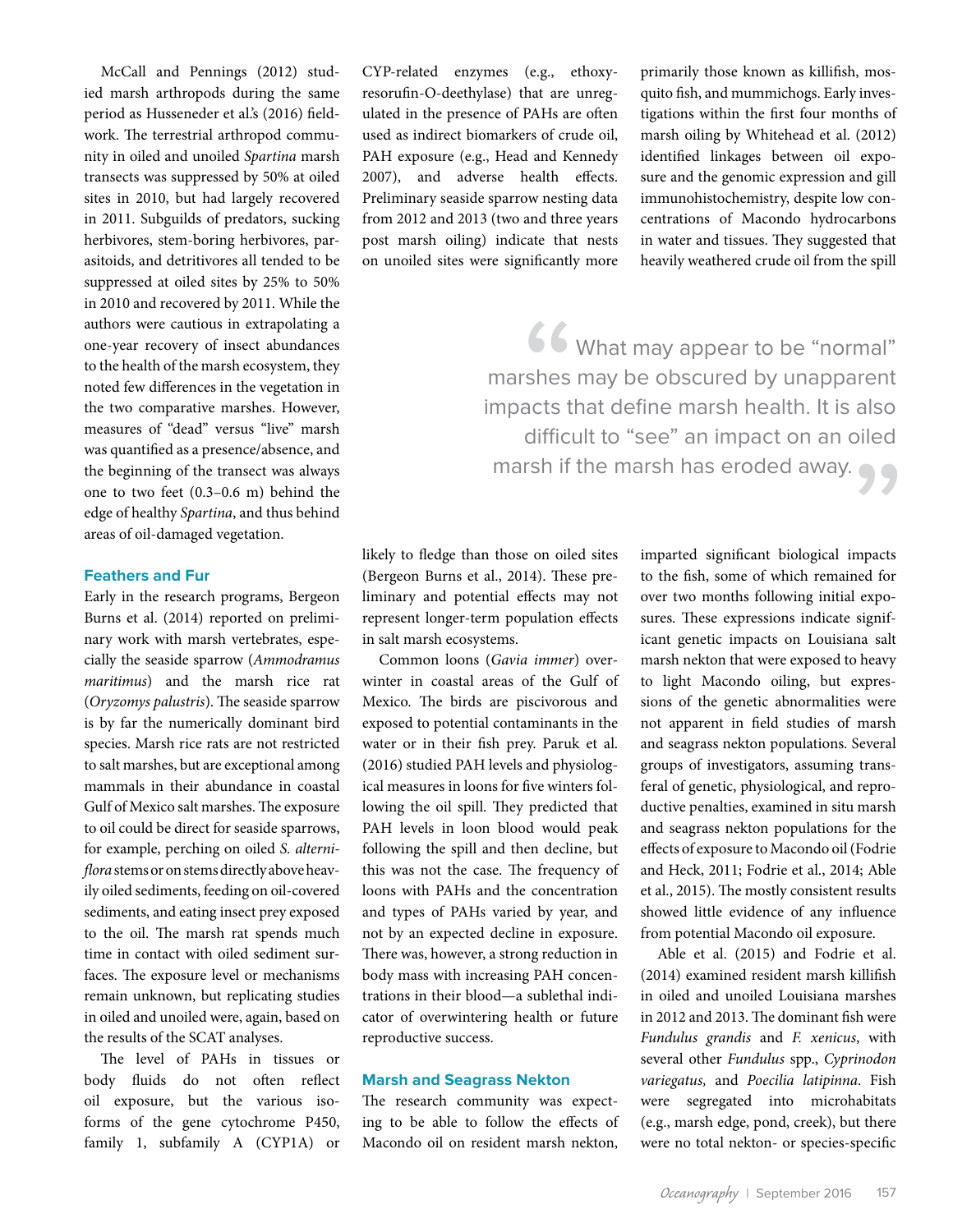differences between oiled and unoiled subhabitats, and no overall total difference in all fish nekton between the oiled and unoiled sites. Fodrie and Heck (2011) focused on seagrass beds from the Chandeleur Islands, Louisiana, to St. Joseph's Bay, Florida (all along oiled shorelines). They collected trawl samples in June–September from 2006 through 2010. There were no statistical differences among the four pre-spill years and the year of the spill for total fishes caught and across geographic areas. In an interesting analysis of levels of risk exposures of eggs and larvae to conditions that might affect successful recruitment following the spill, they found that there were no overall differences among areas in a ratio of catch-per-unit-effort (CPUE) between one year post-spill to four years pre-spill. The Chandeleur Island grouping, however, appeared to have a significantly lower ratio (i.e., a loss of CPUE) in the moderate and high exposure level. Other analyses of effects on fishing pressure with regard to post-spill versus prespill indicated no significant differences among the geographic areas (Fodrie and Heck, 2011; Moody et al., 2013).

A review of responses of estuarine fish community composition and measures of abundance and biomass indicate an absence of measurable impacts on populations (Fodrie et al., 2014; Abel et al., 2015). This leaves scientists with an apparent knowledge gap between laboratory oil toxicity observations (Pilcher et al., 2014) and the in situ observations by Whitehead et al. (2012) regarding genome, physiology, and reproductive disruption in freshly oiled habitats within two to four months of the peak oiling. There are multiple reasons for these apparently disparate results, including: (1) Whitehead et al.'s (2012) observations occurred over the two to four months of peak oiling, while field observations started seven months after the spill, when oil degradation was underway. (2) Initial field observations may not have been optimally timed to discern the effects on the marsh organisms' life cycles. The seasonal effects were sometimes diminished in data groupings and comparisons made by year, rather than perhaps by a species-specific life history event. (3) Some species could move away from harmful habitats. Likewise, transient species may provide adequate recruitment. (4) Oil distribution during peak exposure and oil component concentration was quite variable over time. (5) Offshore and inshore fishery closures may have affected marsh nekton recruitment. (6) Finally, there may be a tolerance and/or adaptation to the low but chronic levels of petroleum hydrocarbons in the oil and gas production fields in coastal Louisiana.

#### **CONCLUSIONS**

Heavy oiling of Macondo well-sourced oil was severe along much of the Louisiana coastline. The cumulative area of oiled wetland in Louisiana was 1,055 km (Nixon et al., 2016). The hours of toil to remove as much of the oil as possible in a manner doing no further harm to the marshes amounted to many thousands of person-years. There were some immediate, obvious impacts such as dead salt marsh vegetation, marsh fauna covered with oil, and sediments initially highly contaminated with toxic petroleum compounds. Impacts, such as a lower percent cover of living marsh vegetation and decreased population levels of some marsh fauna, were obvious for at least two years and often for four to five years. The regrowth of *S. alterniflora* in areas that were moderately to lightly oiled is encouraging, but longer-term studies of some damaged marsh shorelines showed precipitous shoreline erosion at least two and a half years after oiling due to unseen damage to belowground vegetation biomass. Faunal groups have sometimes not recovered completely. Coastal habitats are considered robust up to a point as a result of adaptation to changing and highly variable environmental parameters. Some recovery may occur, albeit with a potentially new baseline. Marshes lost due to oiling and shoreline erosion will not come back.

 Out of the disaster rose a robust scientific enterprise funded with the help of government agencies, private industry, and well-funded research programs. Many data are publicly available. Data that were not readily available from the Natural Resource Damage Assessment are becoming accessible. Research continues, syntheses are well underway, and many more papers will appear. It's an old adage, but the research community is making lemonade from a lemon—a disaster. The unique opportunity to study the effects of a major oil spill on coastal habitats will result in a stronger oil spill response program well into the future but, hopefully, fewer of them.

#### **REFERENCES**

- Able, K.W., P.C. López-Duarte, F.J. Fodrie, O.P. Jensen, C.W. Martin, B.J. Roberts. J. Valenti, K. O'Connor, and S.C. Halbert. 2015. Fish assemblages in Louisiana salt marshes: Effects of the Macondo oil spill. *Estuaries and Coasts* 38:1,385–1,398, <http://dx.doi.org/10.1007/s12237-014-9890-6>.
- Atlas, R.M., D.M. Stoeckel, S.A. Faith, and A. Minard-Smith. 2015. Oil biodegradation and oil-degrading microbial populations in marsh sediments impacted by oil from the Deepwater Horizon well blowout. *Environmental Science & Technology* 49:8,356–8,366, [http://dx.doi.org/](http://dx.doi.org/10.1021/acs.est.5b00413) [10.1021/acs.est.5b00413](http://dx.doi.org/10.1021/acs.est.5b00413).
- Bergeon Burns, C.M., J.A. Olin, S. Woltman, P.C. Stouffer, and S.S. Taylor. 2014. Effects of oil on terrestrial vertebrates: Predicting impacts of the Macondo blowout. *BioScience* 64(9):820–828, <http://dx.doi.org/10.1093/biosci/biu124>.
- Bernhard A., R. Sheffer, A.E. Giblin, J.M. Marton, and B.J. Roberts. 2016. Population dynamics and community composition of ammonia oxidizers in salt marshes after the *Deepwater Horizon* oil spill. *Frontiers in Microbiology* 7:854, [http://dx.doi.org/](http://dx.doi.org/10.3389/fmicb.2016.00854) [10.3389/fmicb.2016.00854](http://dx.doi.org/10.3389/fmicb.2016.00854).
- Carmichael, R.H., A.L. Jones, H.K. Patterson, W.C. Walton, A. Pérez-Huerta, E.B. Overton, M. Dailey, and K.L. Willett. 2012. Assimilation of oil-derived elements by oysters due to the Deepwater Horizon oil spill. *Environmental Science & Technology* 46:12,787–12,795, <http://dx.doi.org/10.1021/es302369h>.
- Couvillion, B.R., J.A. Barras, G.D. Steyer, W. Sleavin, M. Fischer, H. Beck, N. Trahan, B. Griffin, and D. Heckman. 2011. Land area change in coastal Louisiana from 1932 to 2010: US Geological Survey Scientific Investigations Map vol 3164, scale 1:265,000, 12 pp.
- ERMA (Environmental Response Management Application). 2015. Web Application: Deepwater Gulf Response Environmental Response Management Application. National Oceanic and Atmospheric Administration, [http://gomex.erma.](http://gomex.erma.noaa.gov/) [noaa.gov.](http://gomex.erma.noaa.gov/)
- Fleeger, J.W., K.R. Carman, M.R. Riggio, I.A. Mendelssohn, Q.X. Lin, A. Hou, D.R. Deis, and S. Zengel. 2015. Recovery of salt marsh benthic microalgae and meiofauna following the *Deepwater Horizon* oil spill linked to recovery of *Spartina alterniflora*. *Marine Ecology Progress Series* 536:39–54, [http://dx.doi.org/10.3354/](http://dx.doi.org/10.3354/meps11451) [meps11451.](http://dx.doi.org/10.3354/meps11451)